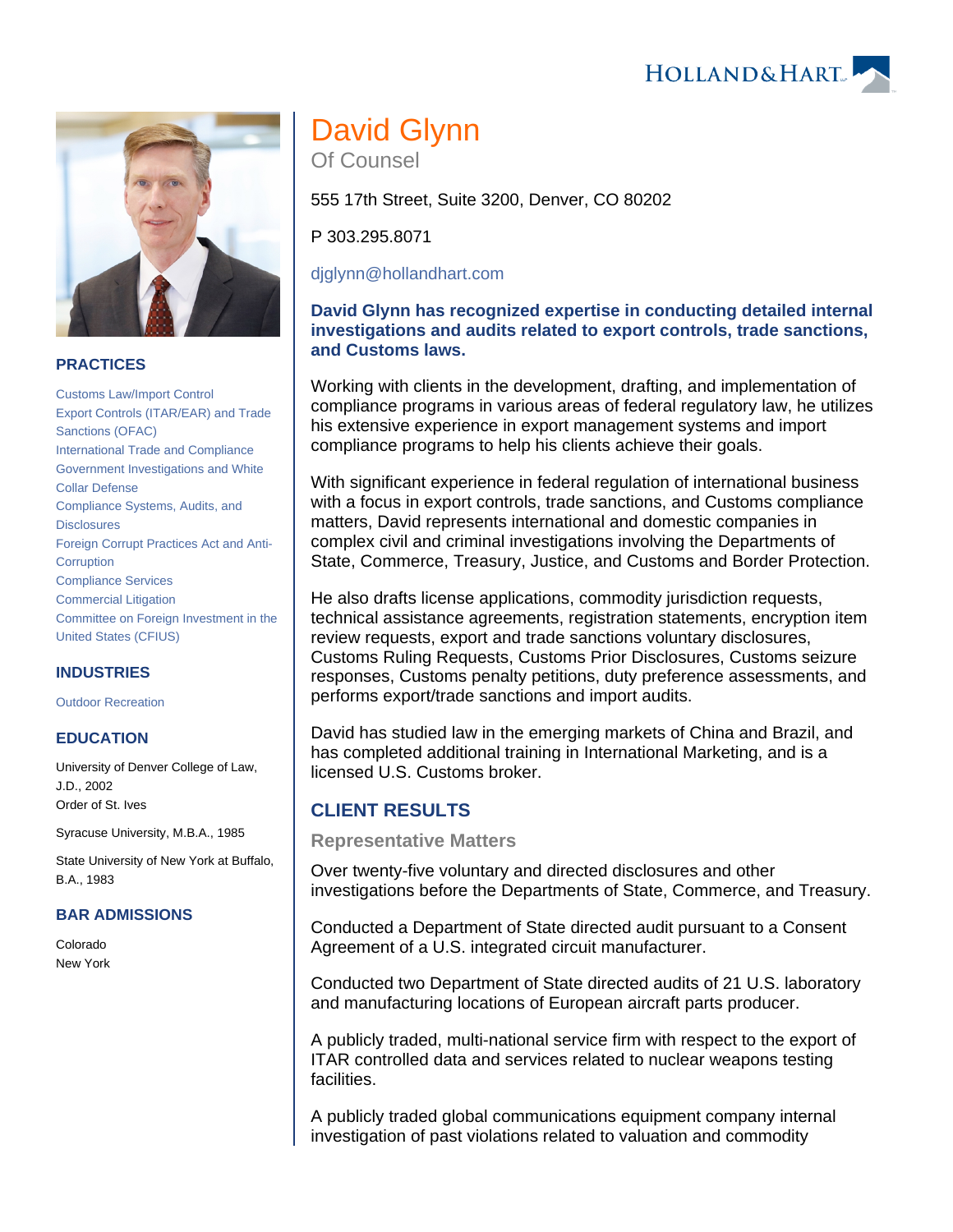

classification and preparation of a comprehensive voluntary self-disclosure to U.S. Customs and Border Protection.

A multinational manufacturer of motion and fluid control technologies investigation and Prior Disclosure to U.S. Customs and Border Protection related to valuation, classification, and origin errors.

A world leader in essential oils and wellness solutions with respect to investigation of importation of Iranian origin products and disclosure to U.S. Customs and Border Protection and the Office of Foreign Assets Control.

A large sporting goods manufacturer with respect to an Antidumping investigation of forged hatchets from China and disclosure to U.S. Customs and Border Protection.

A medical products importer investigation of commodity classification and visa/quota compliance, preparation, and submission of a comprehensive Prior Disclosure to U.S. Customs and Border Protection.

A large on-line travel services company with respect to Office of Foreign Asset Control (OFAC) sanctions.

A sports equipment manufacturer with respect to unlicensed exports of controlled carbon fiber material to China.

A United Kingdom satellite manufacturer with respect to State Department licensing for reexport of ITAR-controlled items.

A sports outerwear company with respect to a Customs and Border Protection Focused Assessment audit.

Multi-national corporations in developing compliance programs and implementation of on-line training in various areas of federal regulatory law.

A major U.S. chemical manufacturer investigation of NAFTA origin certificate inquiries and validation methodologies used for certification.

# **PUBLICATIONS**

"Custom Law Committee 2020 Year in Review," American Bar Association, Co-Author, December 2020

"[Beware of Export Control Compliance in COVID-19 Teleworking](https://www.hollandhart.com/37297)  [Environment,](https://www.hollandhart.com/37297)" Holland & Hart News Update, Co-Author, 03/25/2020

"[Foreign Currency Policy: A New Duty Risk for U.S. Importers?,](https://www.internationalcomplianceblog.com/foreign-currency-policy-a-new-duty-risk-for-u-s-importers/)" Holland & Hart International Compliance Blog, 03/02/2020

"[Trade War Continues: Potential Pitfalls of Moving Manufacturing Out of](https://www.internationalcomplianceblog.com/trade-war-continues-potential-pitfalls-of-moving-manufacturing-out-of-china/)  [China,](https://www.internationalcomplianceblog.com/trade-war-continues-potential-pitfalls-of-moving-manufacturing-out-of-china/)" Holland & Hart International Compliance Blog, 08/26/2019

"[Is Your ITAR Empowered Official Qualified? Better Check!](https://www.hollandhart.com/35566)," Holland &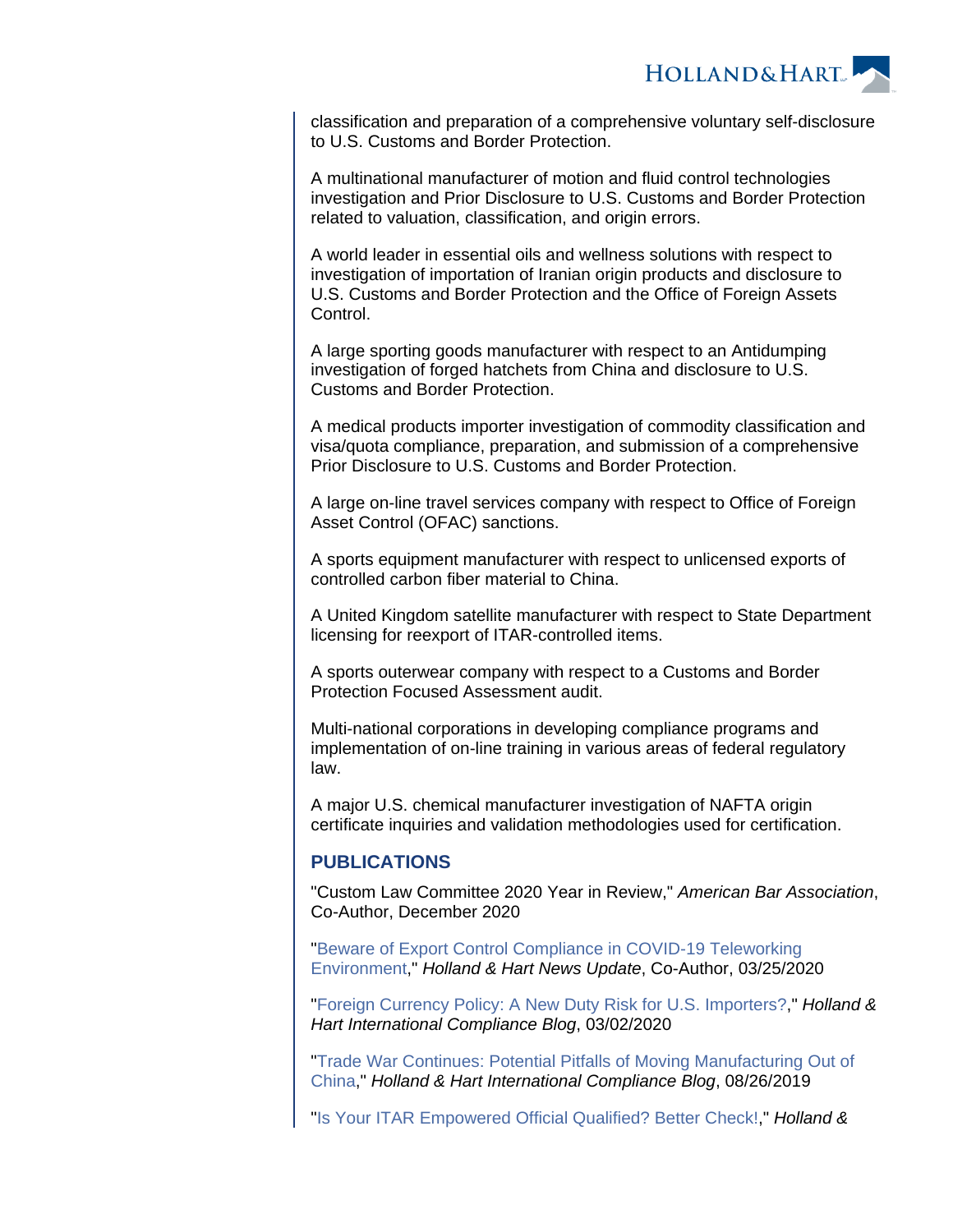

Hart News Update, Co-Author, 03/05/2019

"[Enjoying the Great Outdoors May Soon Cost You More](https://www.hollandhart.com/34892)," **Holland & Hart** News Update, Co-Author, 09/18/2018

"Do you know where your supply chain was last night?," ColoradoBiz, Co-Author

"[New Export Control Certification Requirement for Employment Visas](https://www.hollandhart.com/18025)," Holland & Hart News Alert, Co-Author, 1/12/2011

"[Treasury Department Quintuples Maximum Civil Penalty for Trade](https://www.hollandhart.com/18057)  [Sanction Violations](https://www.hollandhart.com/18057)," Co-Author, 6/13/2006

"Customs Law," The International Lawyer, Vol. 41, Number 2, p. 185, Co-Author, Summer 2007

# **SPEAKING ENGAGEMENTS**

"[The Russia – Ukraine Conflict: Managing Risk in Uncertain Times,](https://www.hollandhart.com/42075)" Holland & Hart Webinar, 03/02/2022

"HTSUS Classification - a GRI Review," International Compliance Professionals Association (ICPA) Conference 2022, 02/28/2022

"International Traffic in Arms Regulations (ITAR) Training," World Trade Center Denver, October 2020

"Import Compliance Concepts," World Trade Center Denver, May 2020

"ITAR Compliance," Rocky Mountain World Trade Center Institute, Denver, CO, October 12, 2017

"Audit Preparedness 2.0 – Focused Assessment, Quick Response Audits and Audit Surveys: How to Prepare Amid New CBP Expectations and Emerging Risk Factors," American Conference Institute (ACI) Advanced Forum on Customs & Trade Enforcement, Washington, DC, September 25, 2017

"ITAR and the EAR: US Trade Controls Compliance in Europe, Pre-Conference Workshop," C5 Group, Co-Presenter with Candace Goforth, London, UK, January 2017

"ITAR Compliance," Rocky Mountain World Trade Center Institute, Denver, CO, April 5, 2016

"Import Compliance," Rocky Mountain World Trade Center Institute, Denver, CO, March 2016

"OFAC: U.S. Treasury Department Sanctions and Regulatory Requirements," U.S. Commercial Service and World Trade Center Utah, Salt Lake City, UT, December 2015

"Export Licensing," International Compliance Professionals (ICPA) Annual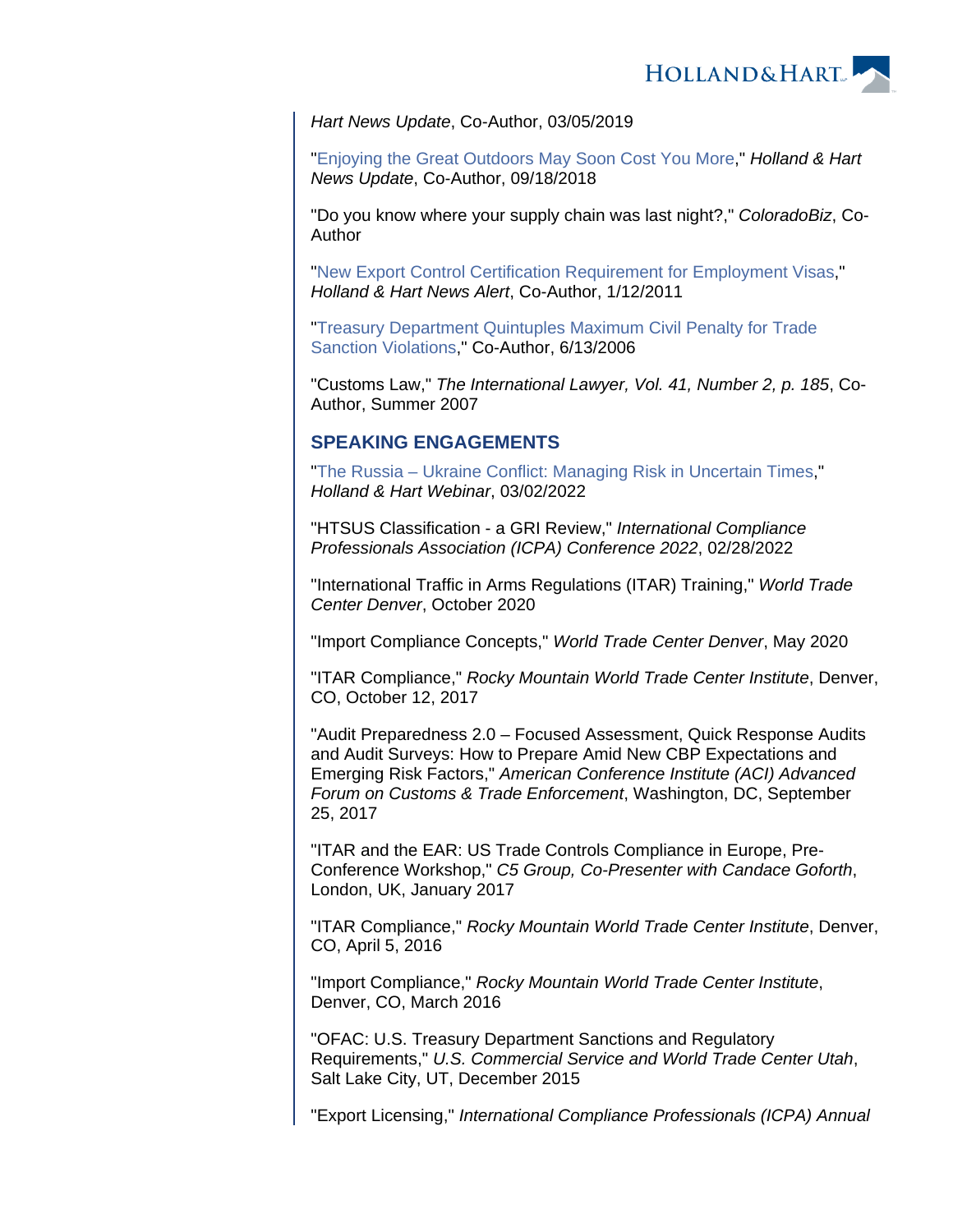

Conference, Fort Worth, TX, March 2015

"Hot Topics for Export Compliance Professionals," U.S. Commercial Service and World Trade Center Utah, Salt Lake City, UT, September 2014

"Academia and Related Export Controls," U.S. Commercial Service and World Trade Center Utah, Salt Lake City, UT, September 2014

"Trade Sanctions, Commercial, Dual-use and Defense Article Export Controls," Holland & Hart Seminar, Boise, ID, June 2014

"ITAR Training," Rocky Mountain World Trade Center Institute, Denver, CO, April 2014

"Workshops for Export Compliance Professionals," U.S. Commercial Service and World Trade Center Utah, Salt Lake City, UT, November 2013

"U.S. Trade Sanctions: Challenges for Compliance," International Compliance Professionals Association (ICPA) Fall Conference, Co-Presenter, Dallas, TX, October 2013

"Writing a TCP," International Compliance Professionals Association (ICPA) Annual Conference, Honolulu, HI, March 2013

"Investigations, Disclosures and Dealing with Mandated Corrective Actions in the Aftermath of Violations," Rocky Mountain Export Compliance and Enforcement Forum, Denver, CO, October 2012

"Export Law – Regulatory Compliance," World Trade Center Denver China Business Series – Doing Business with China, Denver, CO, July 2012

"U.S. Export Controls Overview for Contracting Professionals," National Contract Management Association Acquisition Training, Pikes Peak Chapter, Colorado Springs, CO, June 2012

"ITAR Training," Rocky Mountain World Trade Center Institute, Full Day ITAR Program, Denver, CO, June 2012

"Directorate of Defense Trade Controls (DDTC) Audits and Tips for Compliance Ready Programs," 24th Annual Export Control Coordinators Association, Idaho National Laboratory, Idaho Falls, ID, April 2012

"U.S. Export Controls Overview for Contracting Professionals," National Contract Management Association Meeting, Southeast Idaho Chapter, Idaho Falls, ID, April 2012

"Import Violations, Investigations and Disclosures: What, When and How," International Compliance Professionals Association (ICPA) Annual Conference, Co-Presenter with Andrew Gray, Atlanta, GA, March 2012

"International Traffic in Arms Regulations: Avoiding Mishaps, Delays and Inadvertent Violations When Exporting from the U.S.," Utah Governor's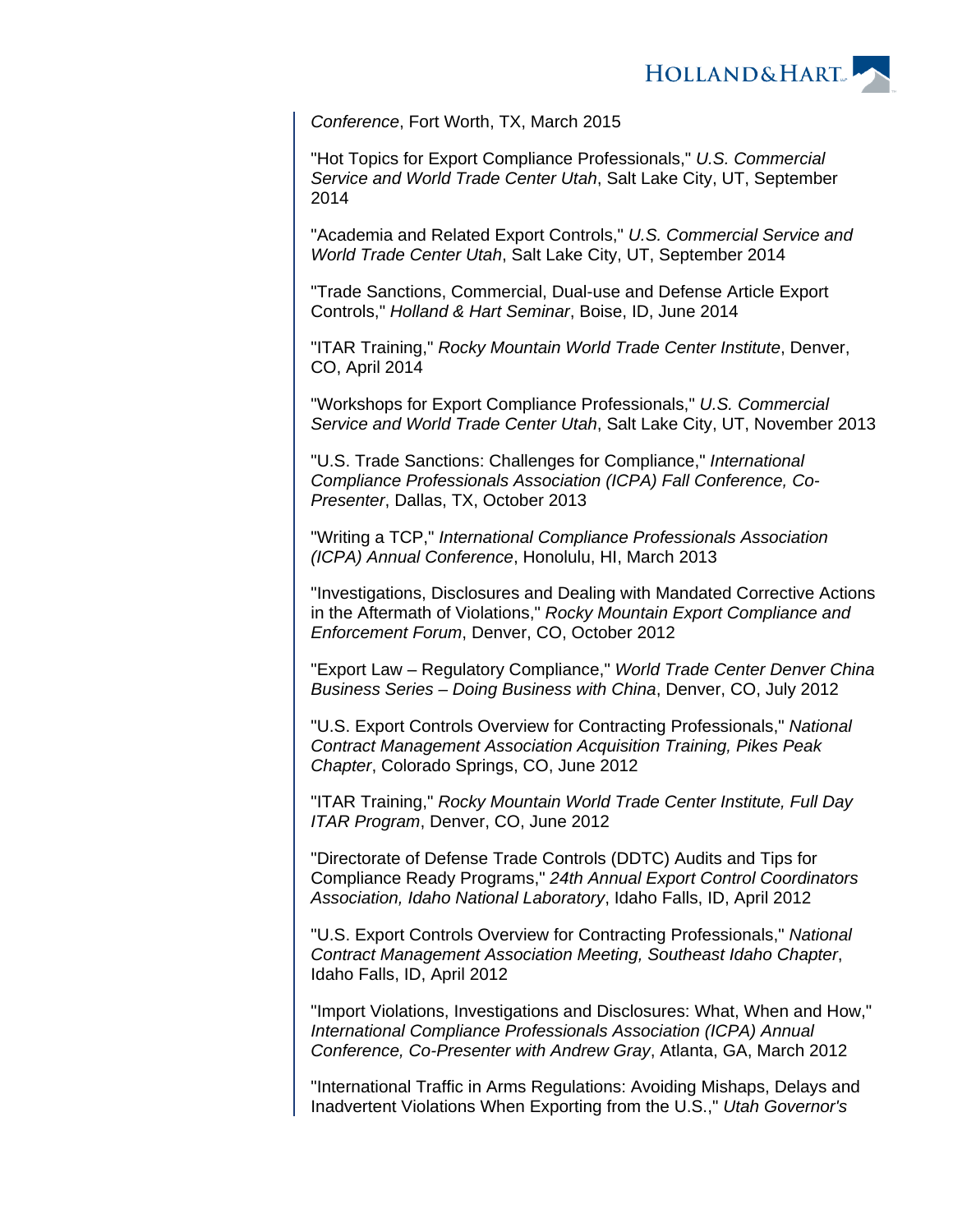

Office of Economic Development, Salt Lake City, UT, December 6, 2011

"Federal Regulation of Technical Information: Practical Considerations for Sharing Information in UAS Research & Development," Panel member, International Conference on Unmanned Aircraft Systems, Denver, CO, 2011

"Self-Disclosures, Audits, and Internal Investigations," International Compliance Professionals Association Compliance Conference, Copresenter, Phoenix, AZ, March 22, 2011

"Best Practices for Global Sourcing and Regulatory Compliance in a New Era," Moderator and Program Chair, Spring Meeting, American Bar Association, New York, NY, April 2010

"The Fundamentals of ITAR Compliance: The International Traffic in Arms Regulation Demystified," C5, ITAR Compliance in Europe, Munich, Germany, December 2009

"Third Party Risks: Exchanging ITAR Data and Services," American Institute of Engineers Defense Export Controls conference, Las Vegas, NV, November 2009

"Principles of Importing: Importer Responsibilities, Reasonable Care Standard/Due Diligence, Fines, Penalties & Forfeitures, Customs Audit/Self-Review Programs, C-TPAT, and Country of Origin Rules," Rocky Mountain World Trade Center Institute Presentation also given on March 4 & October 8, 2008, March 20 & October 9, 2007, May 25 & October 17, 2006, Denver, CO

"Hot Topics: Changes & Trends at the State Department, Brokering, Voluntary Disclosures, Third-Country/Dual Nationals, D-Trade, & Merger & Acquisition Due Diligence and much more," International Trade in Arms Regulations seminar, Salt Lake City, UT, also given in Colorado Springs, CO, September 2008 & December 2008

"Intermediate International Traffic in Arms Regulations (ITAR): Doing Business in an ITAR World," Rocky Mountain World Trade Center Institute, Denver, CO, May 8, 2008

"What's So Reasonable About Reasonable Care," International Compliance Professionals Association (ICPA) Annual Conference, San Antonio, TX, March 2008

"Import Regulatory / Case Update," Import Compliance & Enforcement Seminar, Denver, CO

"Introduction to International Traffic in Arms Regulations (ITAR)," Rocky Mountain World Trade Center Institute, Denver, CO, October 11, 2007

"Keeping it Real - Protecting Your Brand from Trademark Counterfeiting," Outdoor Industry Association Annual Rendezvous Conference, Vancouver, WA, October 4, 2007